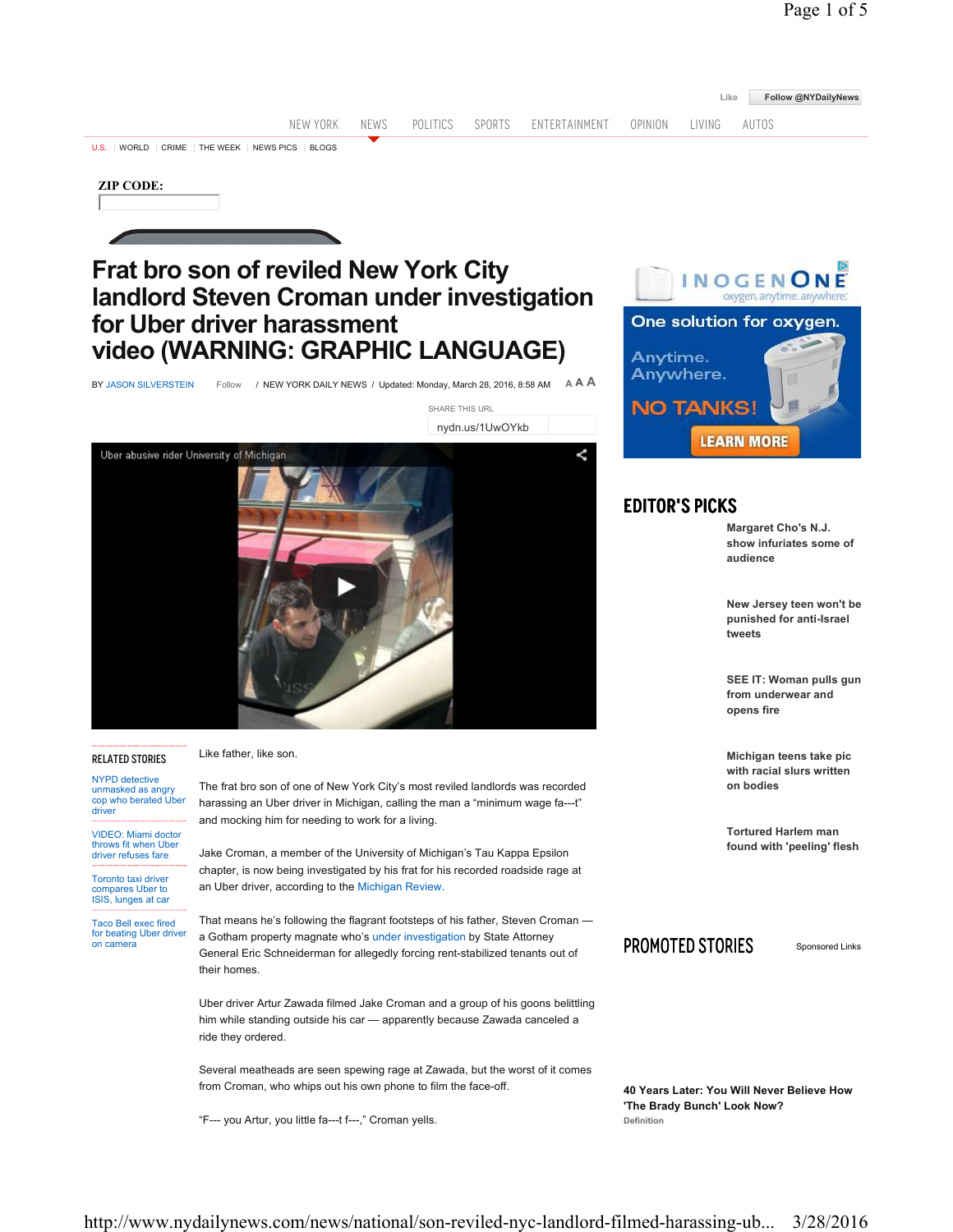"You wanna kick me off? Kick me off, you little piece of s---. You're an Uber driver! Go f---ing drive, you little f---! Minimum wage fa----t! Go f--- yourself!"





ARTUR ZAWADA/VIA YOUTUBE ARTUR ZAWADA/VIA YOUTUBE

**University of Michigan frat bro Jake Croman (in black coat) is seen harassing an Uber driver as several friends egg him on.**

> As Croman storms away, he calls out: "You're working all night! Guess what? I'm gonna sit on my ass and watch TV. F--- you!"

Zawada posted the video on YouTube on March 23, and it's been viewed more than 300,000 times. The driver told The Tab it was the worst treatment he's endured on the job.

"I have lived in this country for 30 years," Zawada said.

"To see someone have complete disregard for another human being — to be abused just because they overloaded the car or they are mean or rude, I have to put a stop for it. I was shocked. I was just in disbelief."

Zawada filed a complaint with Ann Arbor police for alleged verbal harassment.

None of the other oafs in the clip have been named, but the school's newspaper identified Croman as the main aggressor.

The school said in a statement it is "extremely disappointed in the behavior depicted in this video." The dean of students has spoken with Croman and Zawada, according to the school, but no actions against the student have been announced.



Croman could not immediately be reached by the Daily News. But in a prepared statement issued to several media outlets, he claimed Zawada instigated the incident by making "a number of offensive anti-Semitic remarks that provoked my response."

**20 Unforgettable Photos Of Environmental Pollution GeekVIP**

**20 Actors You Didn't Know Are Proudly Gay BuzzBeagle**

**The Most Priceless Moments Ever Caught On Cam BuzzAura**

by Taboola

## Editor's Picks

**New Jersey teen won't be punished for anti-Israel tweets**

**SEE IT: Woman pulls gun from underwear and opens fire**

**Michigan teens take pic with racial slurs written on bodies**

**People high on spice look like 'zombies' in Florida park**

**Mich. couple sentenced to life for starvation death of child**

**Montana teen and bullying victim committed suicide**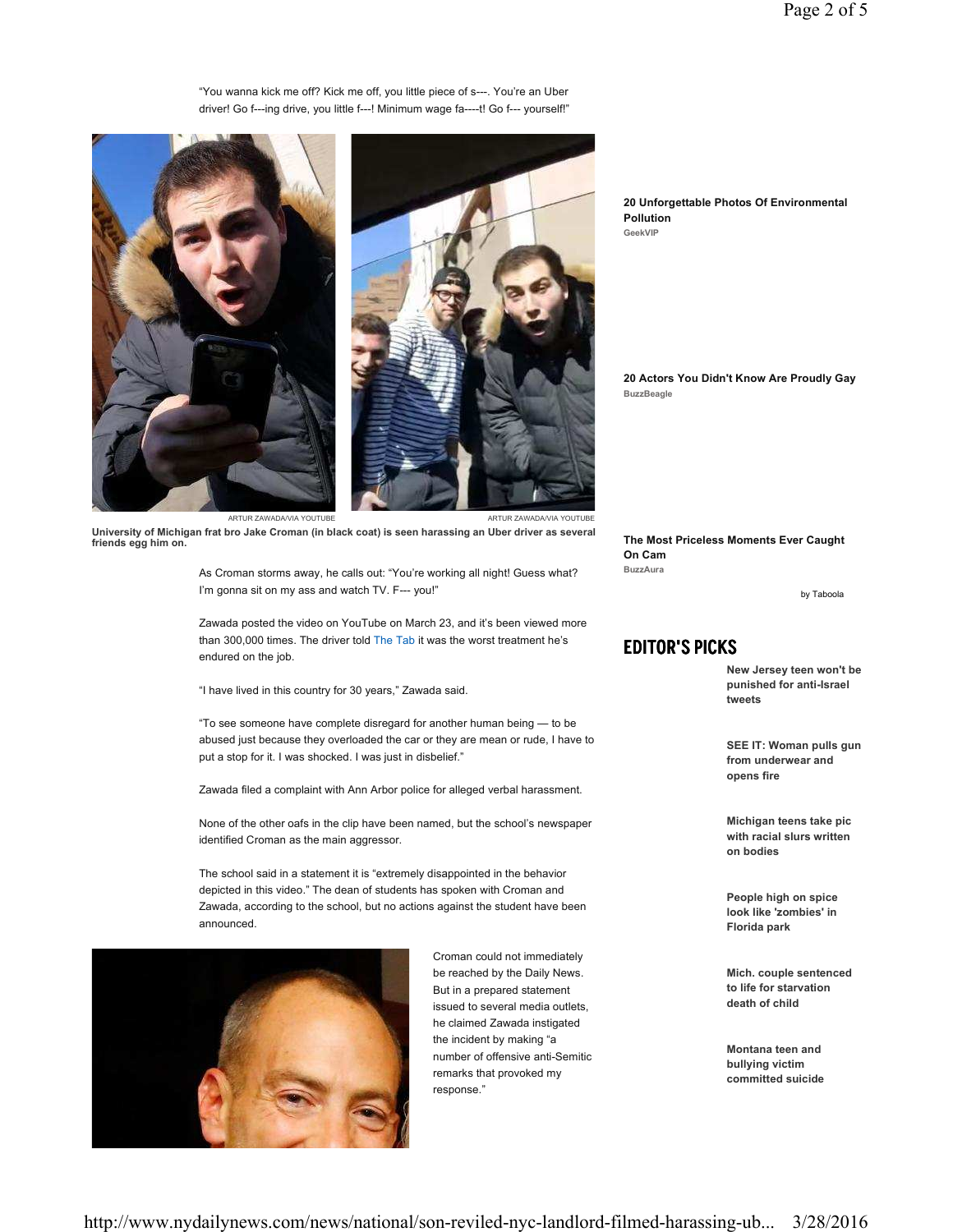

**Steven Croman is one of the most notorious landlords in New York City.**

Steven Croman, who lives in a swanky Lenox Hill pad, is one of the most notorious names in New York real estate. He's been under investigation since 2014 for allegedly using illegal tactics to cast out residents from some of the rent -stabilized Manhattan properties owned by his company, 9300 Realty. Beleaguered tenants have also accused him of hiring a former cop, Anthony Falconite, to force them out through intimidation.

Public Advocate Letitia James once named Croman as one of the city's worst landlords, and there is an entire advocacy group, the Croman Tenants' Alliance, devoted to warning would-be tenants about his actions.

He did not immediately return calls from the Daily News.

jsilverstein@nydailynews.com

TAGS:uber , michigan , minimum wage , new york real estate

### **JOIN THE CONVERSATION:**

## **PROMOTED STORIES** Sponsored Links by Taboola

"This video shows one side of an argument I had with an Uber driver two weeks ago after he refused to pick me up on the basis of my religion," the statement says.

"I am not proud of my reaction to his discrimination and I regret my choice of words."

Croman works as an associate at his father's real estate company, according to his

LinkedIn page.

**40 Years Later: You Will Never 20 Unforgettable Photos Of Believe How 'The Brady Bunch' Look Now? Definition**

**Environmental Pollution GeekVIP**

**20 Actors You Didn't Know Are Proudly Gay BuzzBeagle**



**Holy Cow! These 8 Celebs Have Got HUGE! NewsFruit.com**

**The World Was Not Ready For Her Emmys After Party Dress Livingly**

**More videos:**

**Mom kills kids by throwing them from** 

**Woman disables exboyfriend's Rolls Royce with one shot**

**Woman, 97, dies shortly after being served eviction notice**

**Patti Davis releases terse statement on Nancy Reagan's death**

 $\overline{\mathbb{D}}$ 

# **WeatherTech®** Car Mats

Order Mats Direct From WeatherTech® All-Weather Protection. Order Now!

 $O$   $O$ 



**LEARN MORE** 

**NO TANKS!** 

http://www.nydailynews.com/news/national/son-reviled-nyc-landlord-filmed-harassing-ub... 3/28/2016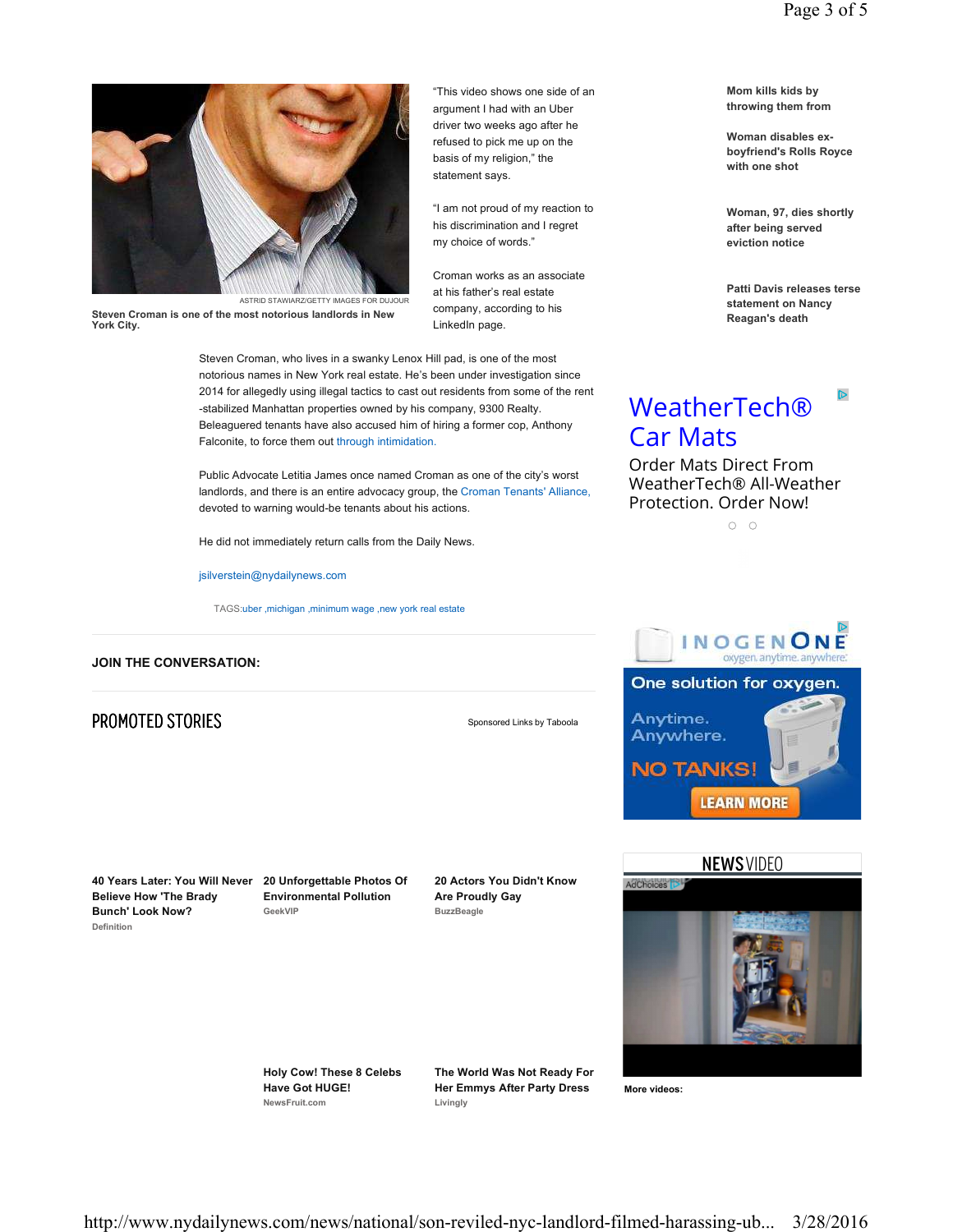



**33 Super Stars Who Support Donald J. Trump. You won't believe #5 WTFfeed.com**

**25 Stars Who Are Literally Unrecognizable Without** 

**Makeup StyleBistro**

## MORE FROM NYDAILYNEWS

**Margaret Cho's N.J. show infuriates some of audience**

**Speachless Todays Buzz**

> **New Jersey teen won't be punished for anti-Israel tweets**

#### SPONSORED CONTENT ON NYDAILYNEWS



#### **Mortgage rates fall to new low - 3.13% APR**

**BY LENDINGTREE.COM**  \$225K for \$904/mo. No points. Get multiple mortgage offers in minutes. Can't hurt to look. It's free

#### **WE RECOMMEND**



Best Supplements for Arthritis



Rheumatoid Arthritis Treatment



Best Savings Account Rates